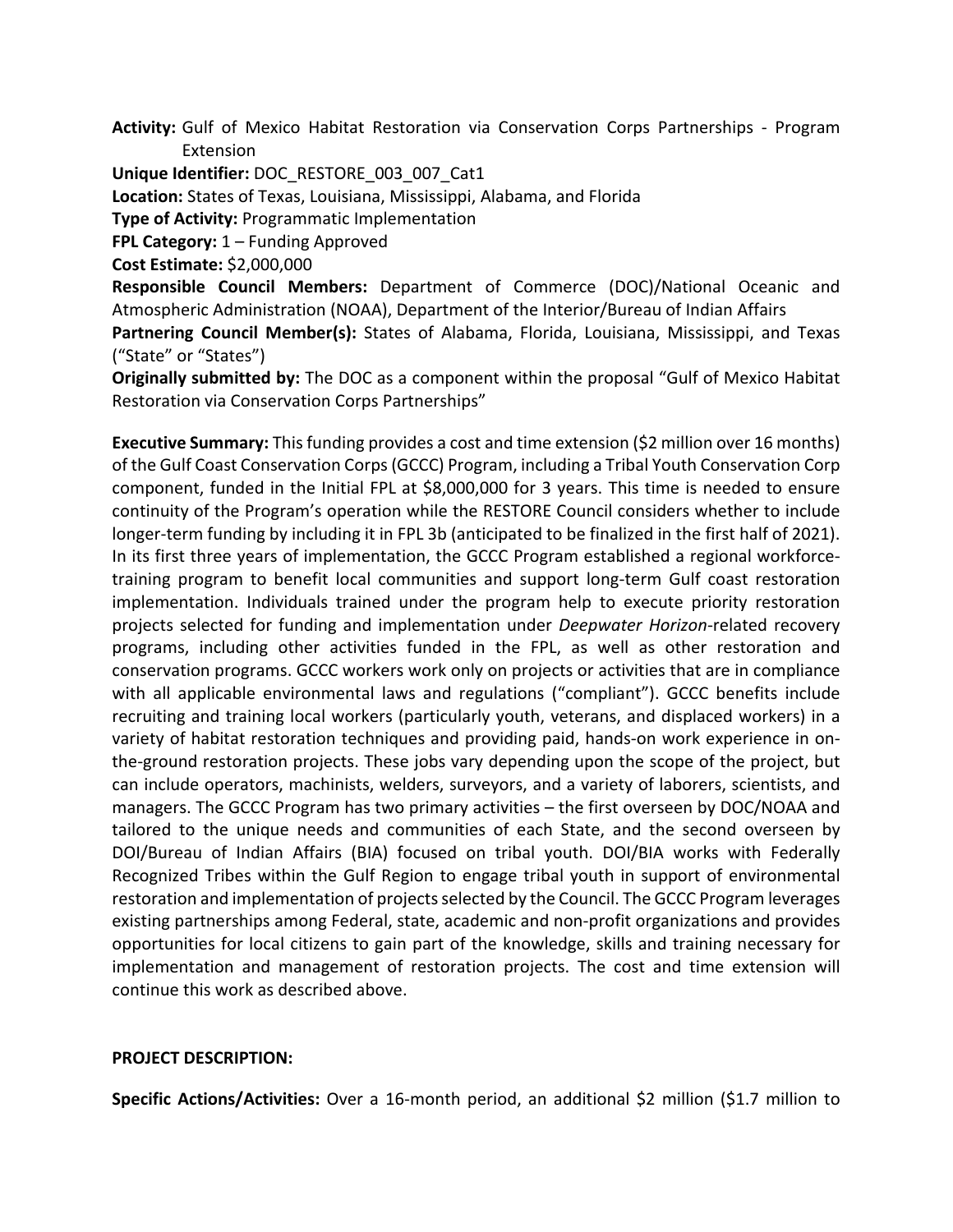NOAA/DOC; \$300 thousand to DOI/BIA) will be used to continue the GCCC Program, as approved and funded in the Initial FPL. This time is needed to ensure continuity of the Program's operation while the RESTORE Council considers whether to include longer-term funding by including it in FPL 3b (anticipated to be finalized in the first half of 2021). This program was originally approved and funded at \$8 million for three years. In this time, NOAA, in partnership with DOI and the States, invested \$8 million to help execute environmentally compliant priority coastal habitat restoration projects across the Gulf. The GCCC Program has two primary activities – the first overseen by DOC/NOAA and tailored to the unique needs and communities of each State (\$7.5M), and the second overseen by DOI/BIA focused on tribal youth engagement (\$500k). DOC and its partners recruit and train members in a variety of skills, and mobilize paid crews that receive on-the-ground training through working on portions of other environmentally compliant projects. The GCCC program supports the restoration of coastal habitat, including oyster reef, marsh, seagrass, shorelines, longleaf pine forest/savanna, and coastal prairie.

The \$7.5M that DOC/NOAA originally received will be increased by \$1.7 M to continue restoration implementation. This includes program planning, development and oversight. Each Gulf state will have GCCC labor and supplies to conduct restoration projects. Depending upon other leverage and cost sharing within each state, the total value of the GCCC could extend beyond the amount invested by the RESTORE Council.The cost extension will ensure that investments made in the first three years of this program continue without interruption while the Council considers whether to include the Program in FPL 3b. Developing this program required program planning, training, recruitment, capacity building, and an evaluation of leveraging opportunities and partnership development. This cost and time extension ensures that this work will continue. Should the Council decide to include the GCCC Program in FPL 3b, the Program continuity provided by this cost and time extension will save the Council time and money by not needing to reinitiate the Program NOAA is planning to continue to contract out portions of the project to knowledgeable local or regional organization(s) to assist in the administration and operational development of this program. Such activities include developing and conducting recruitment strategies, managing and overseeing corps members, facilitating training, and conducting education and outreach. This is done through a competitive bidding process. Program planning efforts, described in more detail below, have helped to shape the competitive Federal Funding Opportunity (FFO) solicitation. Program planning includes, but is not limited to:

- **Partnering with the RESTORE Council to identify restoration priorities for GCCC labor to support implementation of FPL projects** Through the Council, DOC/NOAA partners with the other RESTORE members to prioritize restoration needs that are appropriate for Corps labor, so that training can be tailored to best serve those needs. An inherent element of this project is integration with RESTORE projects, as well as potentially other regional restoration opportunities to which their training qualifies.
- **Recruitment, Training, and Evaluation of Leveraging Opportunities (ELO)**  DOC/NOAA are in close collaboration and utilize national data systems through the EDA and MBDA to identify economically depressed coastal communities and underserved sectors of their respective labor forces. Working in collaboration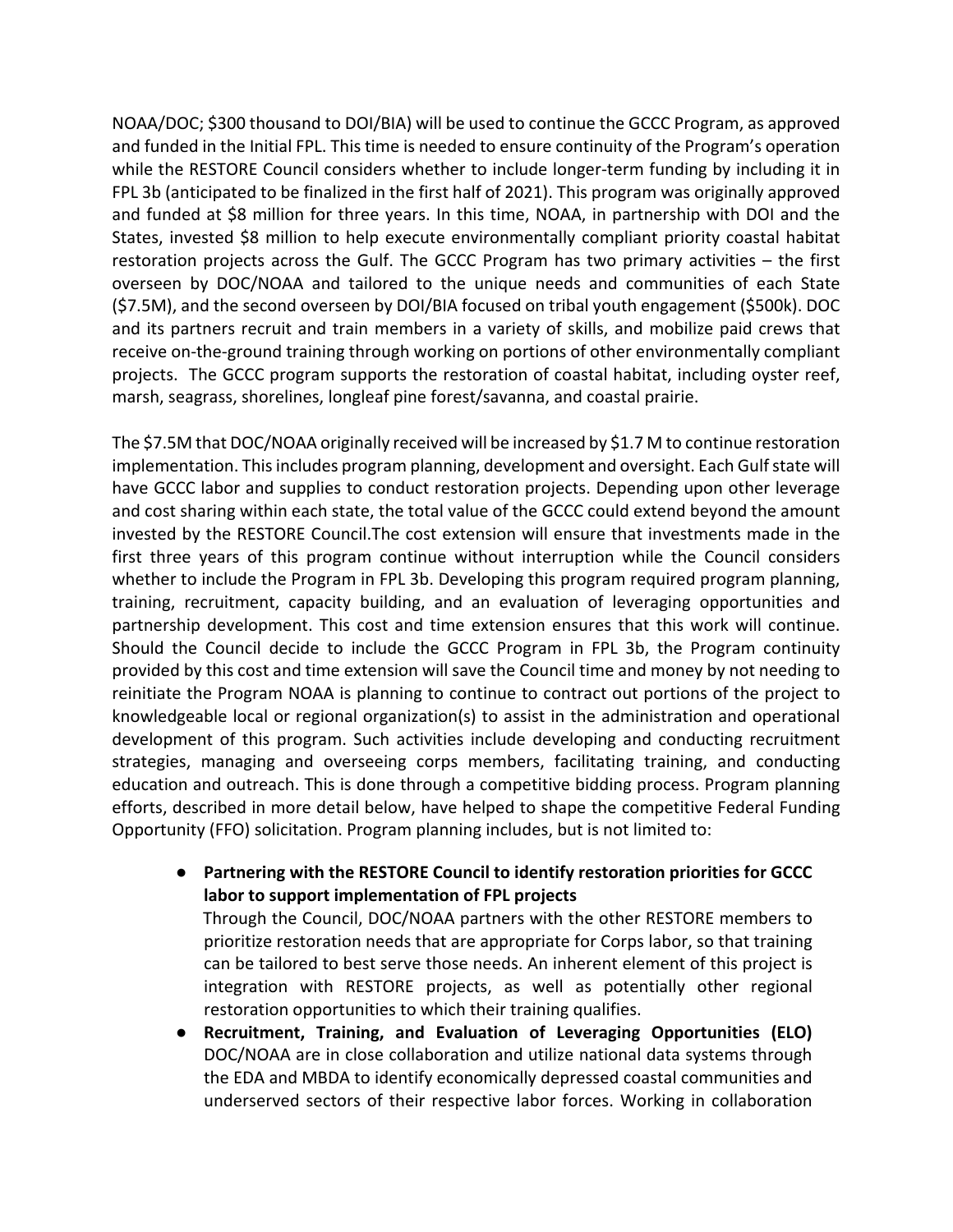with these bureaus, the Department of Labor, and state counterparts, DOC/NOAA focuses corps recruitment within those sectors as appropriate to meet the restoration objectives of the selected projects and near-term restoration priorities within each state. DOC/NOAA has also completed an ELO. After evaluating and identifying leveraging opportunities, they contracted with local and regional conservation groups experienced in corps education and training to assist in program development and execution as scoped and overseen by DOC/NOAA. Training is orchestrated by DOC/NOAA, in collaboration with their contractors and state partners, to focus on those skill sets required of the restoration tasks selected. Training logistics are established to provide efficiencies across corps member groups, where knowledge and experience can be leveraged throughout the region.

# ● **Crew Scheduling and Mobilization**

Once crews are developed and trained, DOC/NOAA works with their contractors and state partners to establish construction schedules and timeframes for mobilizing trained crews to project sites. Schedules are established for each calendar year in accordance with anticipated construction activities within each state.

# ● **Continuing Education and Training**

The GCCC serves as a springboard to other restoration-based vocational training that is already present across the Gulf coast. Part of the up-front planning process included leveraging existing vocational programs and continuing education to continue to provide opportunity to corps members after the life of this project.

Throughout the life of the program, DOC/NOAA commits to performance monitoring of both the restoration activities conducted by the GCCC, as well as performance metrics related to member recruitment goals, retention, labor hours, and job skills gained. DOC and DOI, working with State and federal partners, determine compliant Gulf restoration project implementation needs. Through the pre-planning work for this project, the GCCC then tailors work crews and training to both conduct on-the-ground work within the projects and monitor project performance over time. A corps organization or multiple organizations are competitively selected to help coordinate the enhancement of local corps programs, recruitment of crew members, training, mentoring, labor and oversight, maintenance of administrative records, and support of some supply and equipment costs. The program seeks to help revitalize local economies through providing hands on skills training supporting these on-the-ground restoration projects, as well as help launch corps members into long-term vocational training for restoration-based careers.

DOI/BIA, working with local tribes, designed a tribal conservation corps program that followed the model of adult mentors guiding crews of youth working on compliant conservation projects along with education, workforce programming and support services. Given the comprehensive nature of corps organizations, they adapted program models to align with a variety of career pathways based on the type of project they are working on. The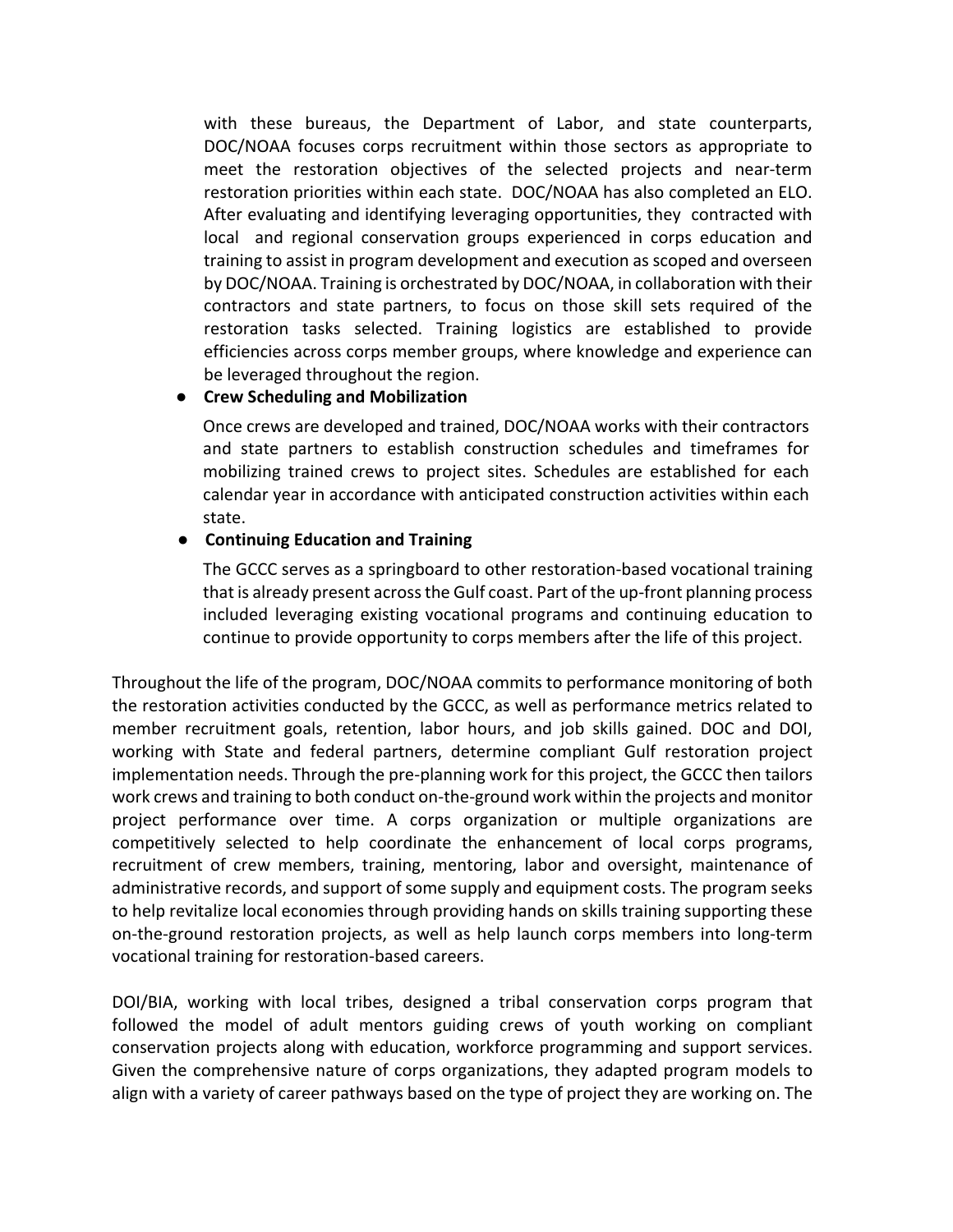corps model also focused heavily on ensuring essential skills. For the initial pilot program, DOI focused on engaging with tribal youth from Federally Recognized Tribes in the Gulf Coast region, defined as within 25 miles of the Gulf States' coastal zones.

**Deliverables:** The Program will continue to provide support to compliant regional habitat restoration while providing training, skills, and hands-on experience to local communities. The Program will continue to support and provide habitat restoration, the scale of which will be determined according to the projects identified, in concert with the other RESTORE members, for the GCCC to help implement. Through the tribal youth conservation corps activity, DOI/BIA will continue to work with the Federally Recognized Tribes within the Gulf Region to engage tribal youth in compliant local restoration projects. This will continue to be accomplished through youth leadership and development, civic engagement, natural resource management, and hands-on job training.

**Ecological Benefits/Outcomes and Metrics:** The Program will continue to support appropriate habitat restoration elements of the FPL, as well as other regional restoration opportunities. Where feasible, crewmembers will continue to be trained in monitoring techniques to assist in accurate data collection and to provide an additional technical skill set.

In addition, labor statistics will continue to be collected, including total number of crews employed, total labor hours, and training provided. Furthermore, DOC/NOAA and its project partners will continue to meet during the course of project implementation to evaluate monitoring data, and project and corps' performance, to make adjustments as needed to the program. DOC/NOAA and its partners will continue to evaluate the efficacy of the Program and apply adaptive management principles to refine and optimize efficiencies.

## **Leveraging and Co-Funding:**

- Other Gulf restoration projects: The GCCC program leverages labor and specialized training to implement portions of other projects funded on this FPL or through other Gulf restoration efforts; and utilizes this experience towards the development of a local labor force to support implementation of future FPLs or other project opportunities in the region.
- Existing Groups: The GCCC was formed by leveraging the expertise and proximity of existing institutions and training groups across the Gulf coast to form the core of the program. These partnerships will continue to be a central component of the work conducted under this cost and time extension.

## **Duration of Activity: 16 months** .

**Life of Activity: Initial** three years, plus 16 months. Potentially longer, pending FPL 3b decision.

## **2015 Initial FPLRESPONSE TO SCIENCE REVIEWS:**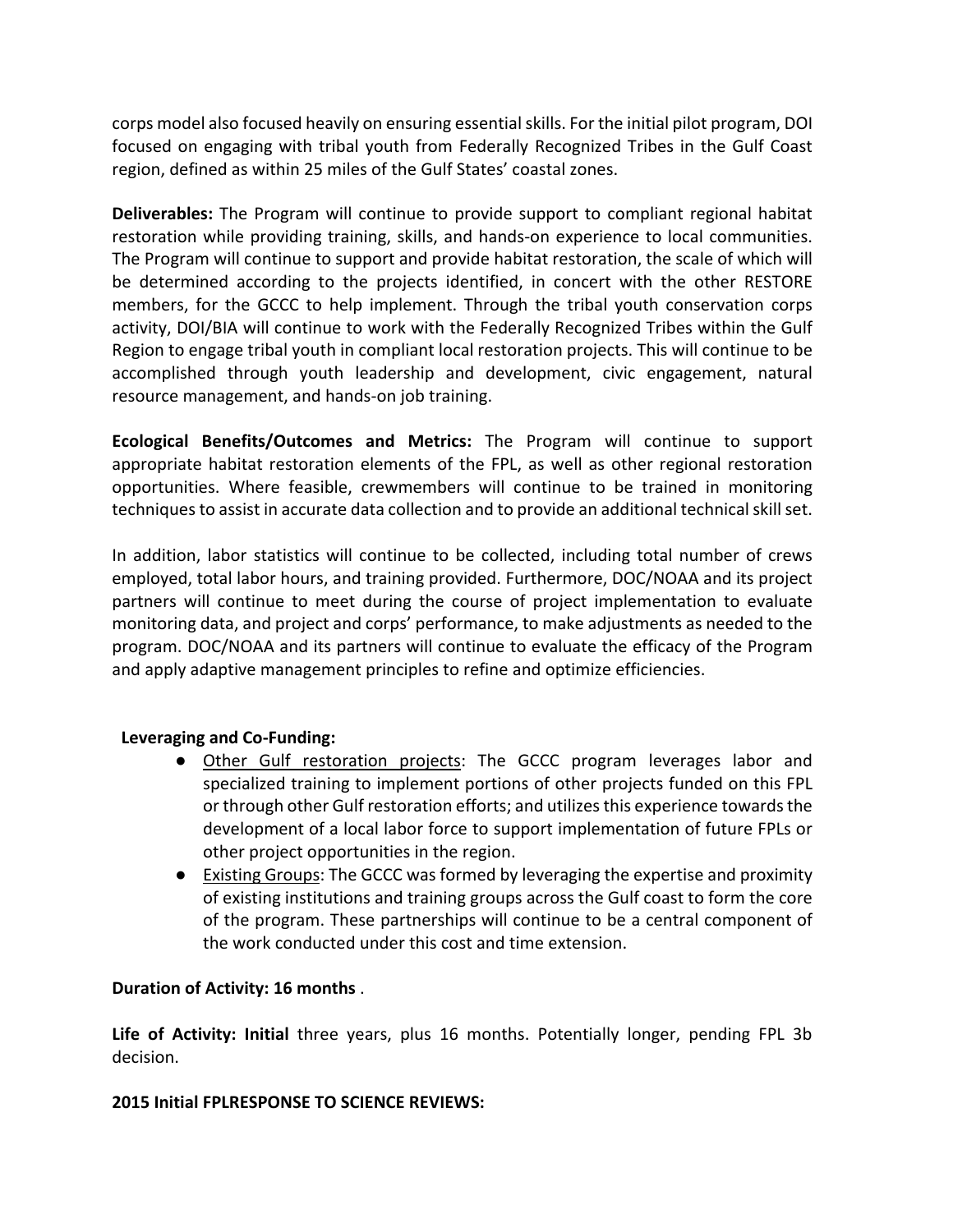**NOTE: The science reviews, and the responses to those reviews, occurred as part of the Initial FPL review.**

**Comment(s):** There is a noticeable absence of detailed discussion of the scientific basis and techniques to be employed vis-a-vis the individual restoration projects, including, 1) it is unclear as to why the projects were selected; 2) there is inadequate documentation demonstrating that the proposed projects are consistent with existing restoration plans for the affected states; 3) no techniques/methodologies are presented in any detail to demonstrate that the restoration practices will reflect generally accepted principles and approaches used within the scientific, engineering, and design communities.

**Response:** A major element of this program is upfront collaboration with RESTORE state and federal partners, who are critical to shaping restoration project priorities based on existing and current planning efforts within each state. The projects submitted in the proposal were intended to be representative of the types of restoration work that the Corps members would be trained in, to be further developed based upon our initial collaboration with state and federal partners. Given the reduction in budget, the focus of this proposal is to leverage the other projects funded on the FPL by training Corps members to complete elements of those projects, in lieu of designing and developing new projects independent of the FPL. This approach would not preclude work on the NERRS (as outlined in the proposal), but rather create synergies with the other FPL projects to demonstrate the efficacy of using conservation corps groups to conduct meaningful regional restoration. NOAA will work with the other Council Members to identify FPL projects in each respective state that best meet the objectives of the GCCC Program, and where the GCCC can contribute to efficient implementation of those projects. Given the reduction in administration and overhead requirements of this approach, each state will be able to benefit from more on-the-ground labor hours.

**Comment:** The project and contractor selection process is unclear; whereas, it seems more effective to issue an RFP to existing institutions to perform these functions of a Corps, rather than establish an entirely new entity in an already crowded set of institutional arrangements.

**Response:** DOC agrees that issuing an RFP to optimize participation within existing regional organizations is the most effective path to administering the program, which we have always seen as the primary leveraging opportunity of this proposal.

**Comment(s):** There is very little information on the scientific literature or other published information, to show the ecological, social, and economic benefits of conservation corps in achieving restoration results. It is possible that the proposal may have some merit at the conceptual level, but a compelling argument has not been made from either a scientific or job creation standpoint. Additionally, reports of previous NOAA conservation corps projects and any monitoring data associated with the success of ecosystem restoration conducted by the corps would be informative.